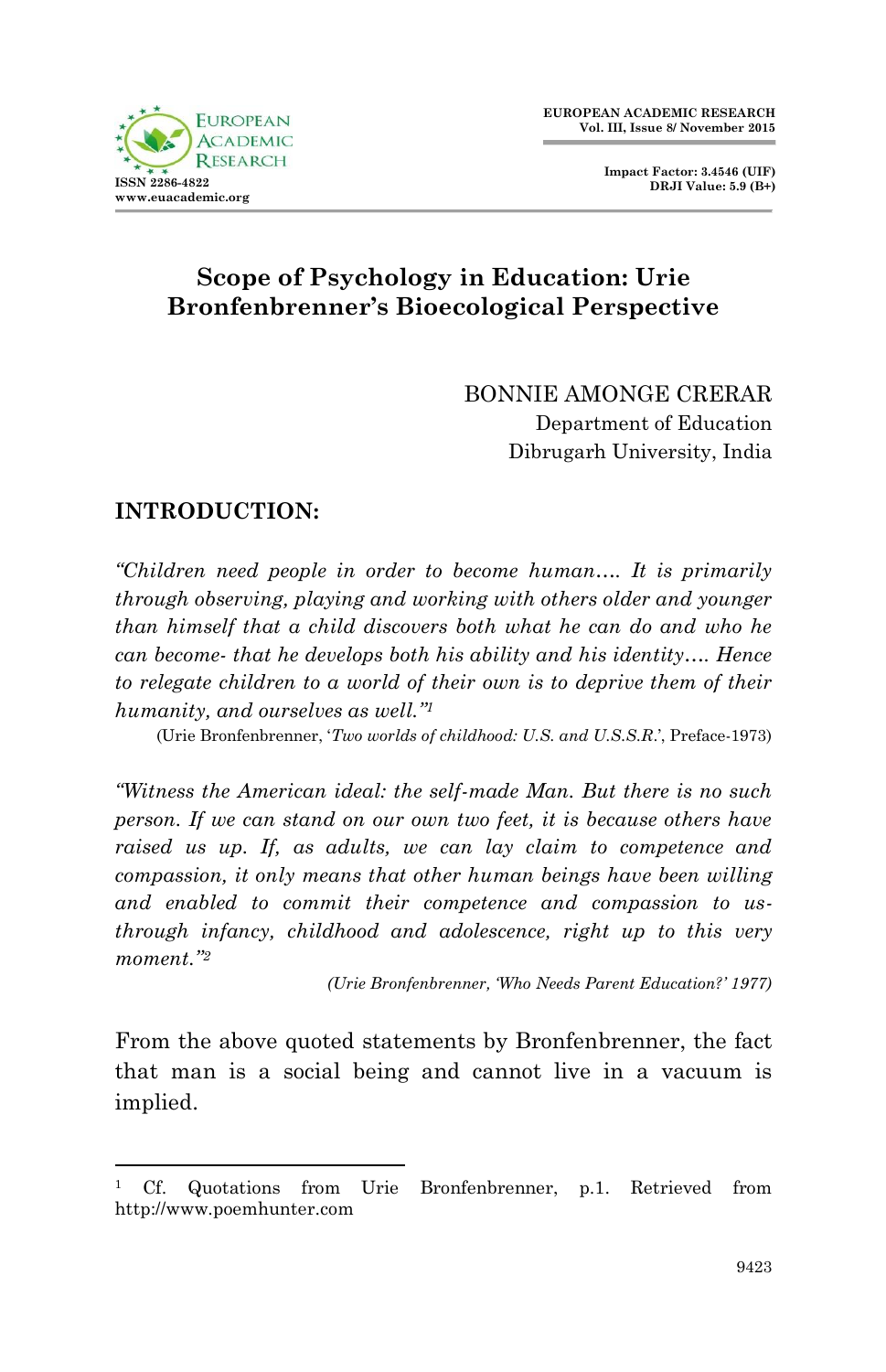Bonnie Amonge Crerar*-* **Scope of Psychology in Education: Urie Bronfenbrenner's Bioecological Perspective**

# **The Bioecological Systems Theory of Human Development:**

Bronfenbrenner's theory of human development was in itself in a continual state of development till his death in 2005. The theory was set forth in 1979 and was never laid to rest, with concepts either being added or subtracted from it. In spite of its continuous revision it still remains ecological stressing personcontext interrelatedness. From an ecological perspective, "development is defined as the person's evolving conception of the ecological environment, and his [her] relation to it, as well as the person's growing capacity to discover, sustain, or alter its properties"<sup>3</sup> Influenced by a socio-cultural orientation to child development, ecological systems theory presupposes that "through participation in activities that require cognitive and communicative functions, children are drawn into the use of these functions in ways that nurture and scaffold them."<sup>4</sup> The full theory in its developed form deals with the interrelations among the following four concepts: PPCT

- P: process
- $\triangleright$  P: person
- $\triangleright$  C: context
- $\triangleright$  T time

Here time will be discussed as penetrating all levels of context and hence forming a part of it.

#### **Process:**

1

Process plays a crucial role in development of an individual. By process Bronfenbrenner referred to the day to day complex reciprocal interactions between an individual and the persons, objects and symbols in its immediate environment. To such enduring form of interaction he referred to as *proximal* 

<sup>3</sup> **Canadian Journal of Learning** and **Technology,** Retrieved from http://www.cjlt.ca/index.php/cjlt/article/view/172/168 4 ibid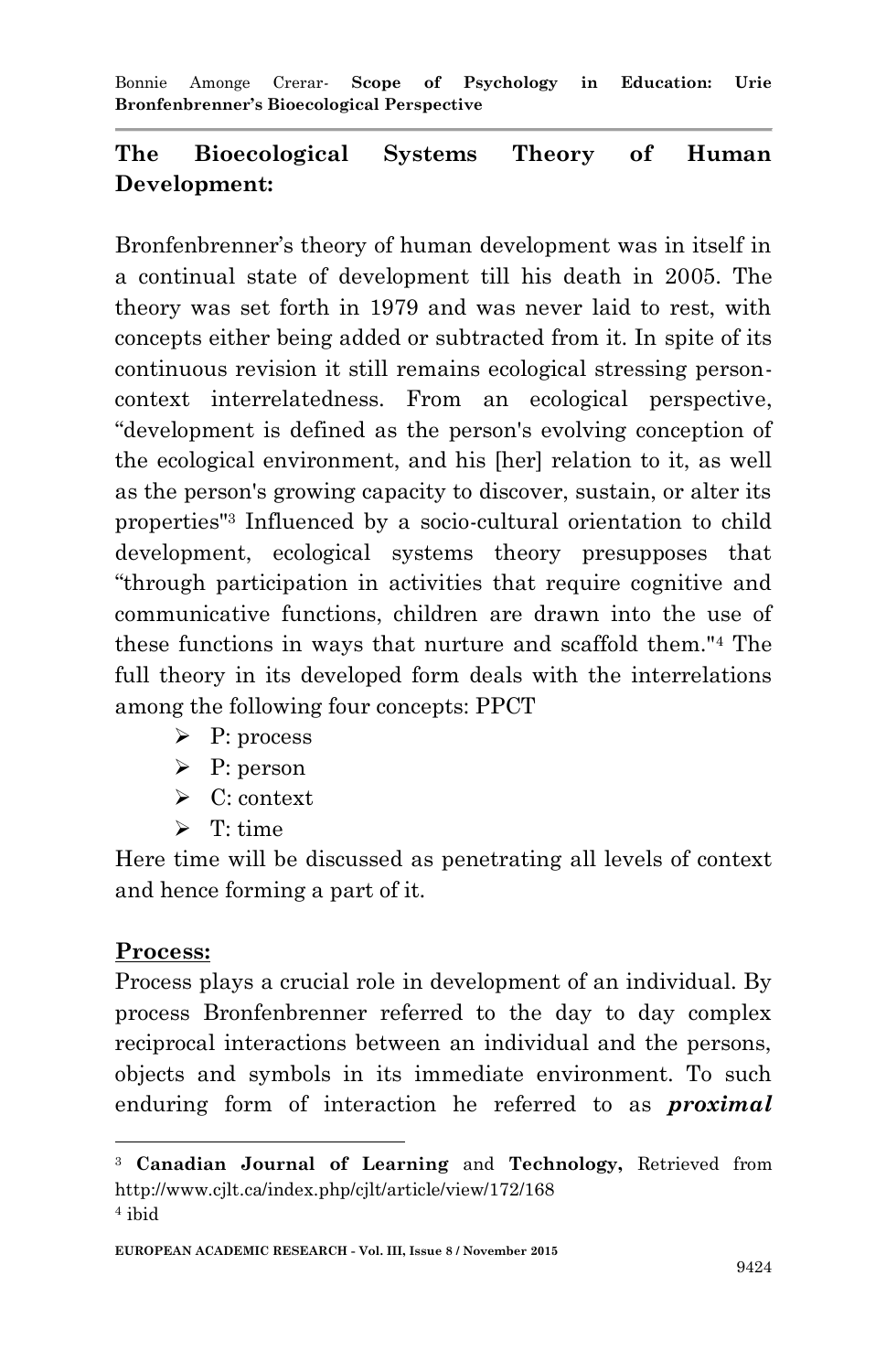*processes*. Example parent-child and child-child interaction, group or solitary play, reading, learning new skills etc. on a regular basis. These proximal processes constitute the primary engines of human development because only by engaging in these activities and interactions the individual comes to make sense of the world, understand its place in it, and play one's part in either changing the prevailing order or fitting into the existing one. The extent to which these proximal processes can affect development depends on the person and context (immediate and remote) and time in which these processes takes place.

## **Person:**

Bronfenbrenner acknowledged the significance of an individual in its own development. He coined the term *biopsychosocial* to describe a person, who according to him brought along the following three characteristics in any social setting:

## **a) Demand characteristics**

Demand characteristics are largely biological and fixed. They are the "*personal stimulus characteristics'* that act as an immediate stimulus to another person- such as age, gender, skin color, physical buildup etc. It is largely genetic in nature. The demand characteristics may influence initial interaction because of the expectations formed initially.

## **b) Resource characteristics**

Resource characteristics are not apparent immediately and constitute the *biopsychological* liabilities and assets that influence the capacity of an individual to exchange in proximal processes. This includes ability, experience, skill, knowledge, intelligence, access to good food, caring parents, educational opportunities etc.

# **c) Force characteristics**

Force characteristics are those that are related to one's temperament, motivation, persistence and the like. They are behavioral in nature and can be developmentally instigative or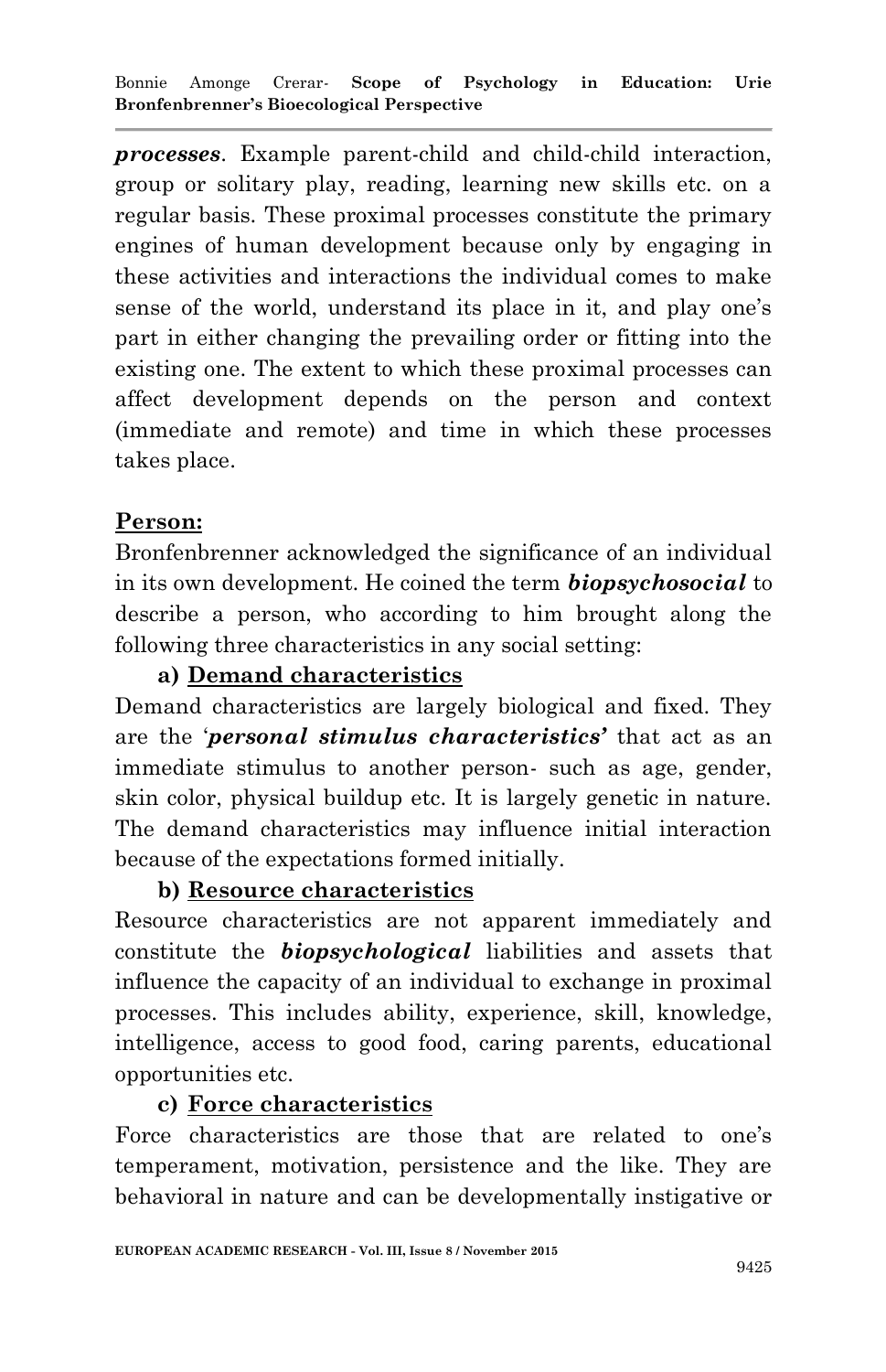disruptive. For instance though two individuals may have equal demand characteristics and resource characteristics yet their development trajectory may differ due to the difference in their force characteristics.

According to Urie, in changing their environment an individual can play three roles, **relatively**:

- Passive- a person changes the environment simply by being in it, to the extent that others react to him/her differently based on **demand characteristics** such as age, gender and skin color.
- More active the ways in which the person changes the environment are linked to his/her **resource characteristics**, whether physical, emotional or mental.
- Most active the extent to which the person changes the environment is linked in part to the desire and drive to do so, or **force characteristics.**

## **Context:**

According to the Bioecological theory of Bronfenbrenner, human development is influenced by multiple levels of the environment (context), who in turn also influence the environment. The relationship between the individual and the environment (context) is *synergistic* in the sense that it is a mutually influential relationship between a developing person and a multilevel ecological context which can be represented as: **person context.** The theory states that development is not possible in isolation but is the consequence of constantly evolving complex processes of interaction between a developing person and environment. Bronfenbrenner conceives of the environment as a set of "complex interlocking layers", each having an effect on a child's development. These layers are in themselves interrelated and as such changes or conflict in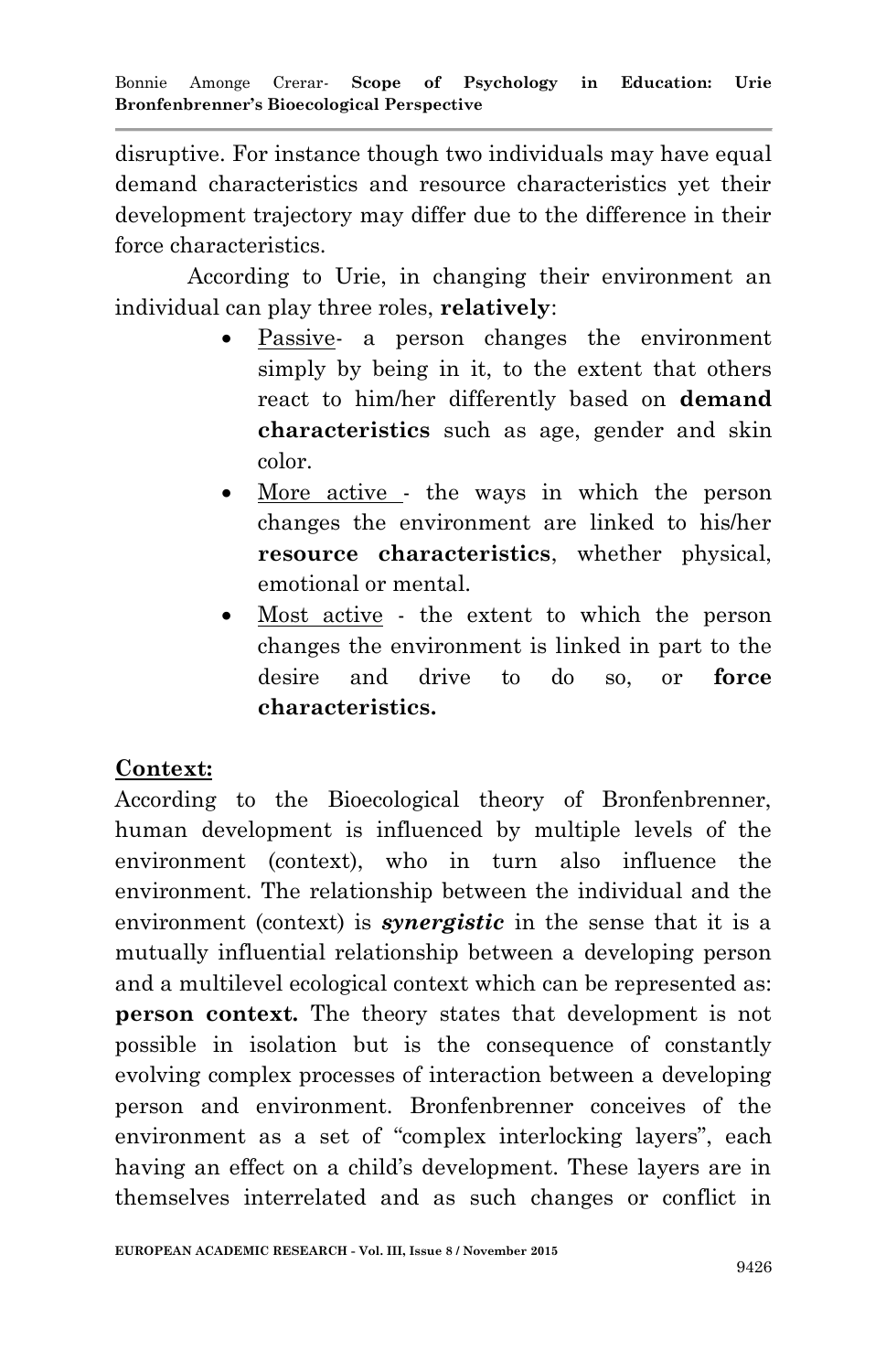anyone layer will ripple throughout other layers as well. He identifies five such interlocking contextual systems, from the most intimate to the broadest, with the child in the innermost core. For the purpose of convenience we shall discuss each layer separately, which are in reality continuously interacting.

1. **Microsystem** It is the layer closest to the child and contains structures with which the child has direct contact. Bronfenbrenner noted, "*A Microsystem is a pattern of activities, social roles and interpersonal relations experienced by the developing person in a given face to face setting with particular physical, social and symbolic features that invite, permit or inhibit engagement in sustained, progressively more complex interaction with, and activity in the immediate environment."* The developing person not only interacts with people at this level of the ecology, but also with the world of symbols and language. He also stated that the other people who interacted with the developing individual had their own "*distinctive characteristics of temperament, personality and systems of belief."*

From the point of view of day to day personal face to face interaction, structures in the Microsystem includes one"s family, school, peer group, neighborhood, day care centers or workplace (in case of adults). The bidirectional interaction in the Microsystem is direct and strong, continuously flowing back and forth. For example, How the coming of a new born baby affects the parent's lives? How the feelings and attitudes of parents affect the baby? How does an employer's treatment affect their productivity and how does the employee"s productivity affect the employer's treatment of them?

2. **Mesosystem** A mesosystem is the interaction of two or more Microsystems that contains the developing person,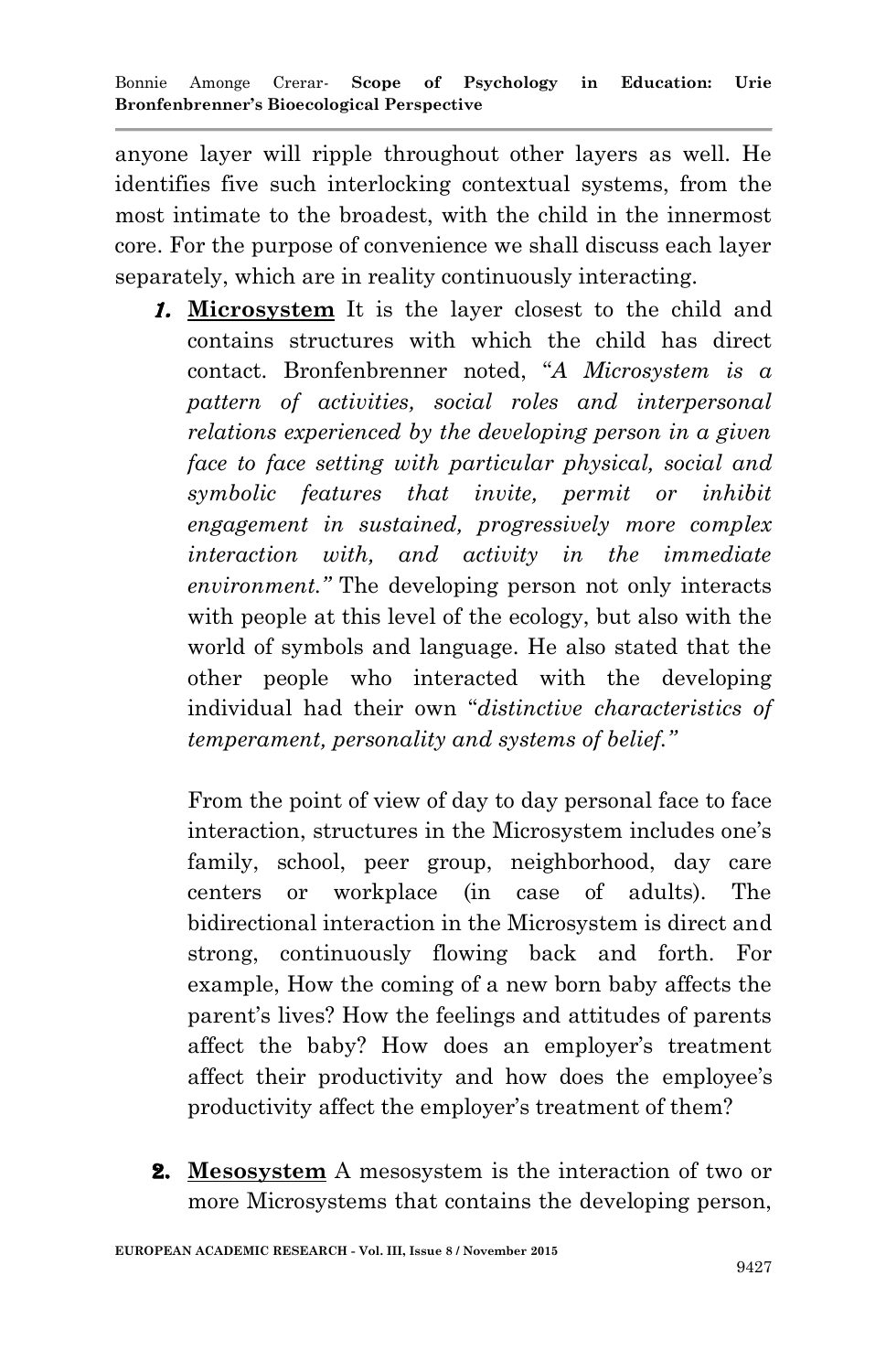such as interaction between the child's home, school, peer group, neighborhood and child care centers. The interaction between the Microsystems in turn affects the developing individual and is counter affected as well. For example: a child"s academic progress depends not only on activities that take place in classrooms. It is also promoted by parent involvement in school life and the extent to which academic learning is carried over into the home. Similarly the interaction between parents and teachers too go a long way to promote positive development of the child. In case of low income neighborhoods, the child"s family and neighborhood is especially important. The low income neighborhoods provide families with child care and offer children with training in art, music, sports, scouting and other special experiences which contribute to improve school performances and psychological adjustment. Neighborhood organizations such as religious groups, special interest clubs contribute to favorable development of the individual's self confidence, achievement, aspirations and responsible social behavior.

3. **Exosystem** The exosystem encompasses linkages between two or more Microsystems one of which does not contain the developing person, but nevertheless has important indirect influences on its development. An example of exosystem effect is as follows- a parent who has been stressed at work, behaves more irritably than usual with his/her child when he/she gets home. The parent"s workplace is an exosystem for the child, as the child spends no time there, but it has an indirect influence on the child. This happens because the people, with whom the child lives, interact in and are affected by contexts other than those containing the child. In the words of Bronfenbrenner, "*The exosystem is an extension*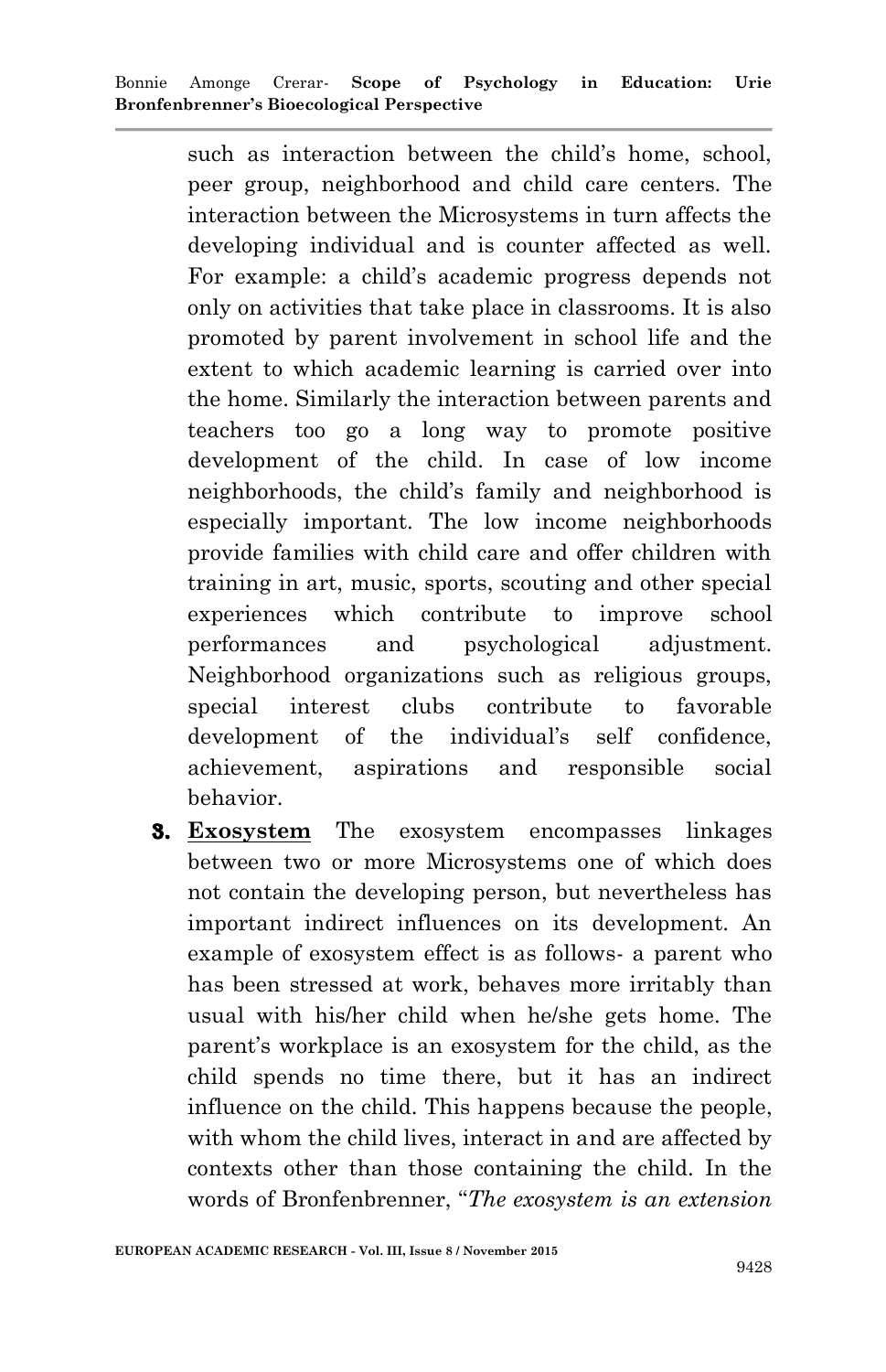*of the mesosystem embracing….specific social structures both formal and informal, that do not themselves contain the developing person but impinge upon or encompass the immediate settings in which the person is found, and thereby delimit, influence or even determine what goes on there."* The workplace, local school board etc. forms the formal structure and the parent's social networksfriends and extended family members who provide advice, companionship and even financial assistance, form the informal structure. Research has confirmed that a breakdown in the exosystem has a negative impact on the developing individual. (child abuse and parent child conflict)

4. **Macrosystem** According to Bronfenbrenner, "*The Macrosystem consists of the overarching pattern of Microsystem, mesosystem and exosystem characteristic of a given culture, subculture, or other broader social context, with particular reference to the developmentallyinstigative belief systems, resources, hazards, life styles, opportunity structures, life course options, and patterns of social interchange that are embedded in each of these systems. The Macrosystem may be thought of as a societal blueprint for a particular culture, subculture and other broader social context."* The effects of larger principles defined by the Macrosystem have a cascading influence throughout the interactions of all other layers, and gradually filter down in countless ways to individual"s daily lives. Natural disaster may destroy the home, schools, or other Microsystems of a person or a group of developing people or may make certain necessities of life (like food or clean fresh water) less available. The prevailing cultural beliefs too can influence the developing child in many ways. As for instance, cultural belief about the appropriateness of breast feeding and about when weaning from the breast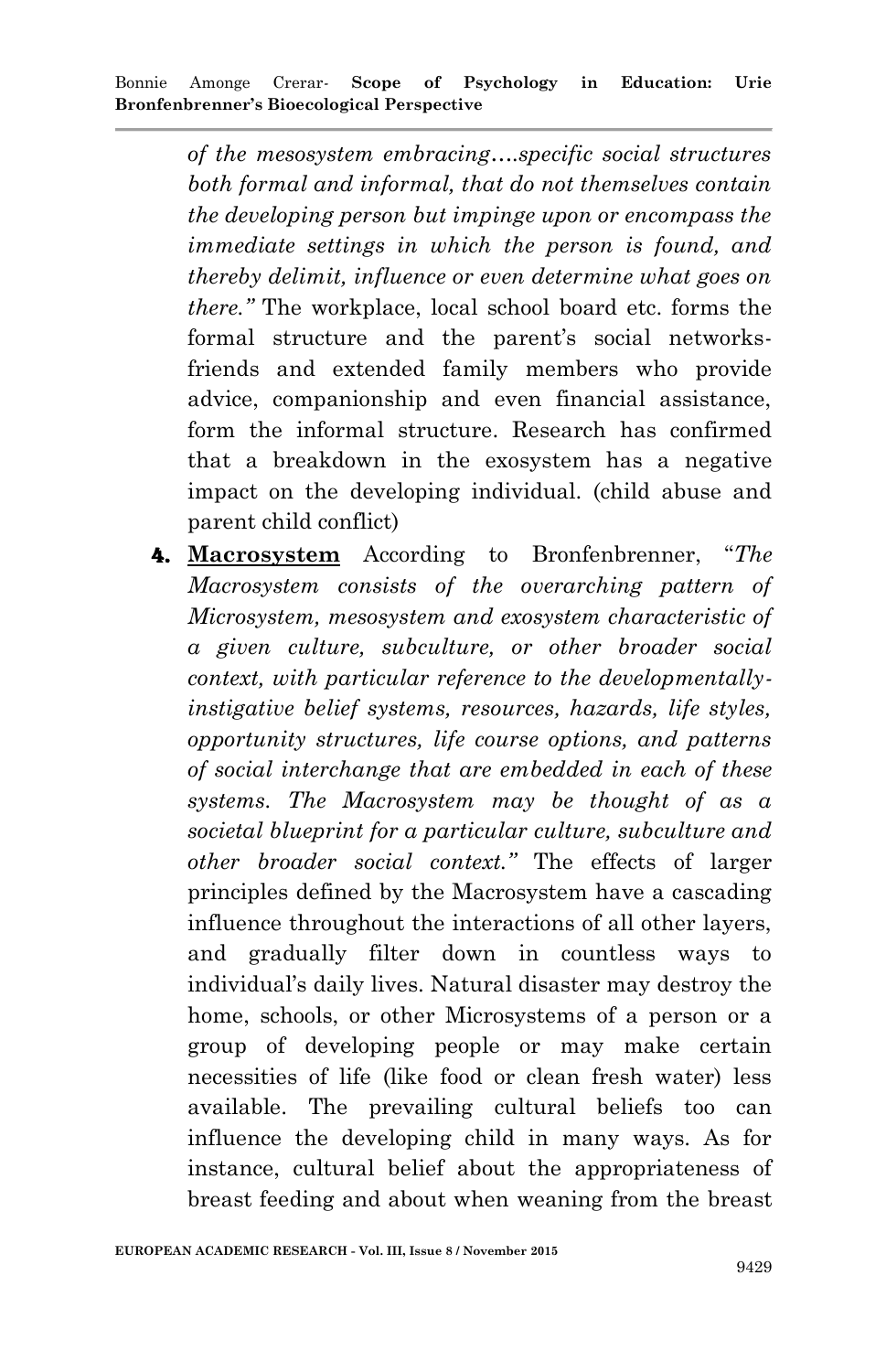should occur affects not only the nutritional status of the child but because mother"s milk may make some children less likely to develop allergies later in life, it can also affect their health status. Values about child rearing or role of children in society can affect the behaviors developed by a child and can even have implications for whether the child survives. The macrosystem also involves the macro institutions such as the government and public policies etc. and can also be thought of in terms of global influences.

5. **Chronosystem** The chronosystem encompasses the dimension of time. Time has a prominent place in the micro, meso and macrosystem of the ecology. According to Bronfenbrenner, time constitutes of **micro time, meso time** and **macro time**. **Micro time** refers to the continuity versus discontinuity within ongoing episodes of proximal processes. **Meso time** is the periodicity of these episodes across broader time intervals, such as days and weeks. Finally **Macro time** focuses on the changing expectations and events in the large society, both within and across generations as they affect and are affected by processes and outcomes of human development over the life course. For Bronfenbrenner chronosystem refers to the temporal changes in the child"s environment which produces new conditions that affect development. These changes can be imposed on the child- such as the birth of a sibling, the beginning of school, parents' divorce etc. Alternatively they can arise from within the child, since as children get older they select, modify and create many of their own settings and experiences. How they do so depend on their physical, intellectual and personality characteristics and their environmental opportunities. Therefore according to the Bioecological Theory of Development, an individual is both the product and producer of its environment.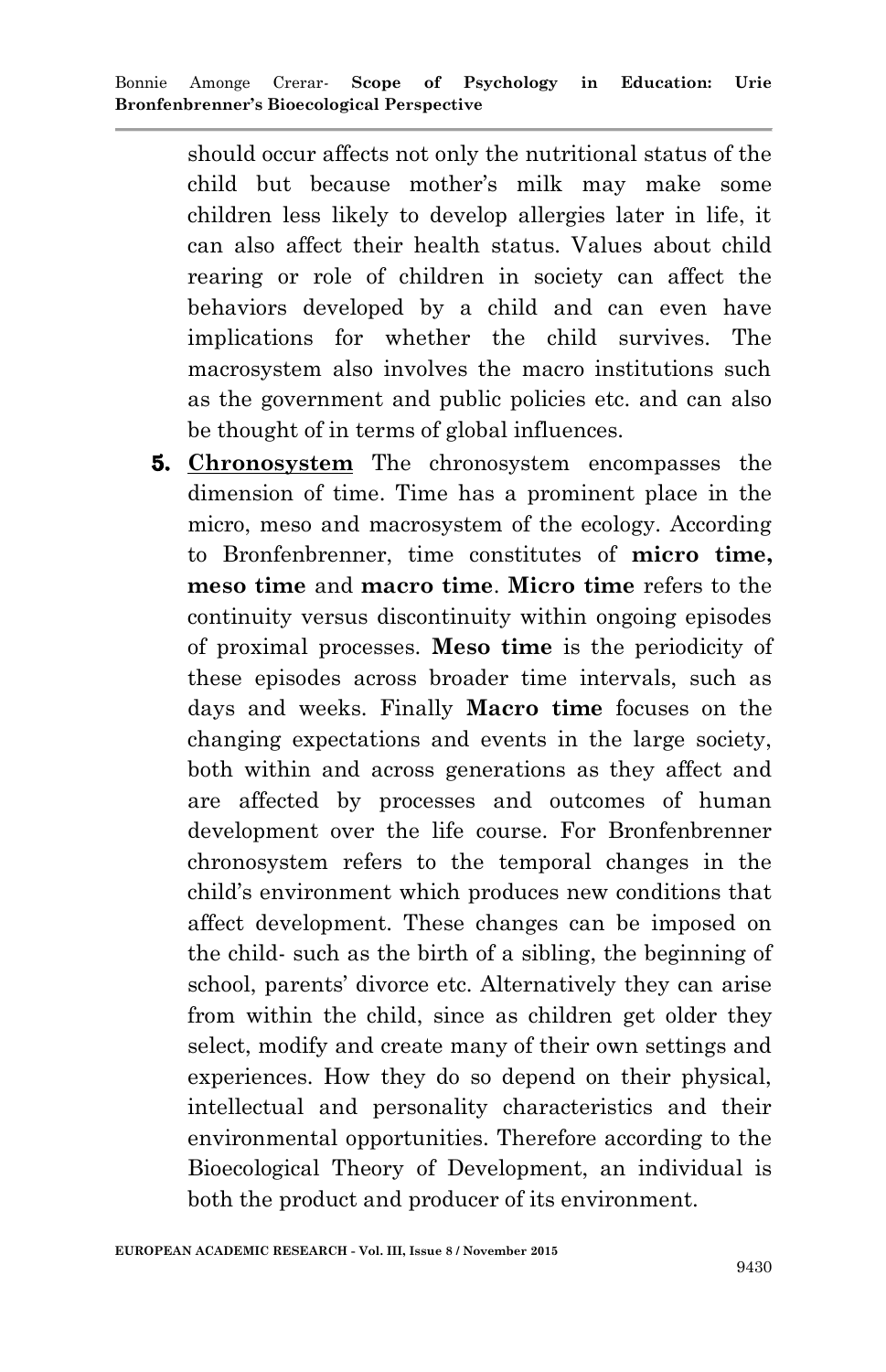As a consequence of the integration of the above five levels, the regulation of development occurs through mutually influential connections among all levels of the developmental system ranging from genes and cell physiology through individual mental and behavioral functioning to society, culture, the designed and natural ecology and ultimately history. This integration may either facilitate or constrain opportunities for development depending upon its temporality and plasticity.

#### **Bronfenbrenner's Formula of Development**

According to Bronfenbrenner Development can be represented as:

$$
D_t\text{=}f\ _{(t\text{-}p)}\ (PE)\ _{(t\text{-}p)}
$$

In the given formula  $D_t$  refers to **development reached at a certain time.** (t-p) refers to the **period or periods during which the joint forces emanating both from the person and the environment operate overtime to produce the outcome existing at the time of observation.** (t-p) appears not only for (PE) but also for the operator 'f'. This means that the process producing development change is not instantaneous, but one that takes place overtime and like other terms in the equation can change overtime. For instance academic achievements of an individual at a given point of time are the result of interaction between the individual and educational institution and educational institution and individual"s family over an extended period of time.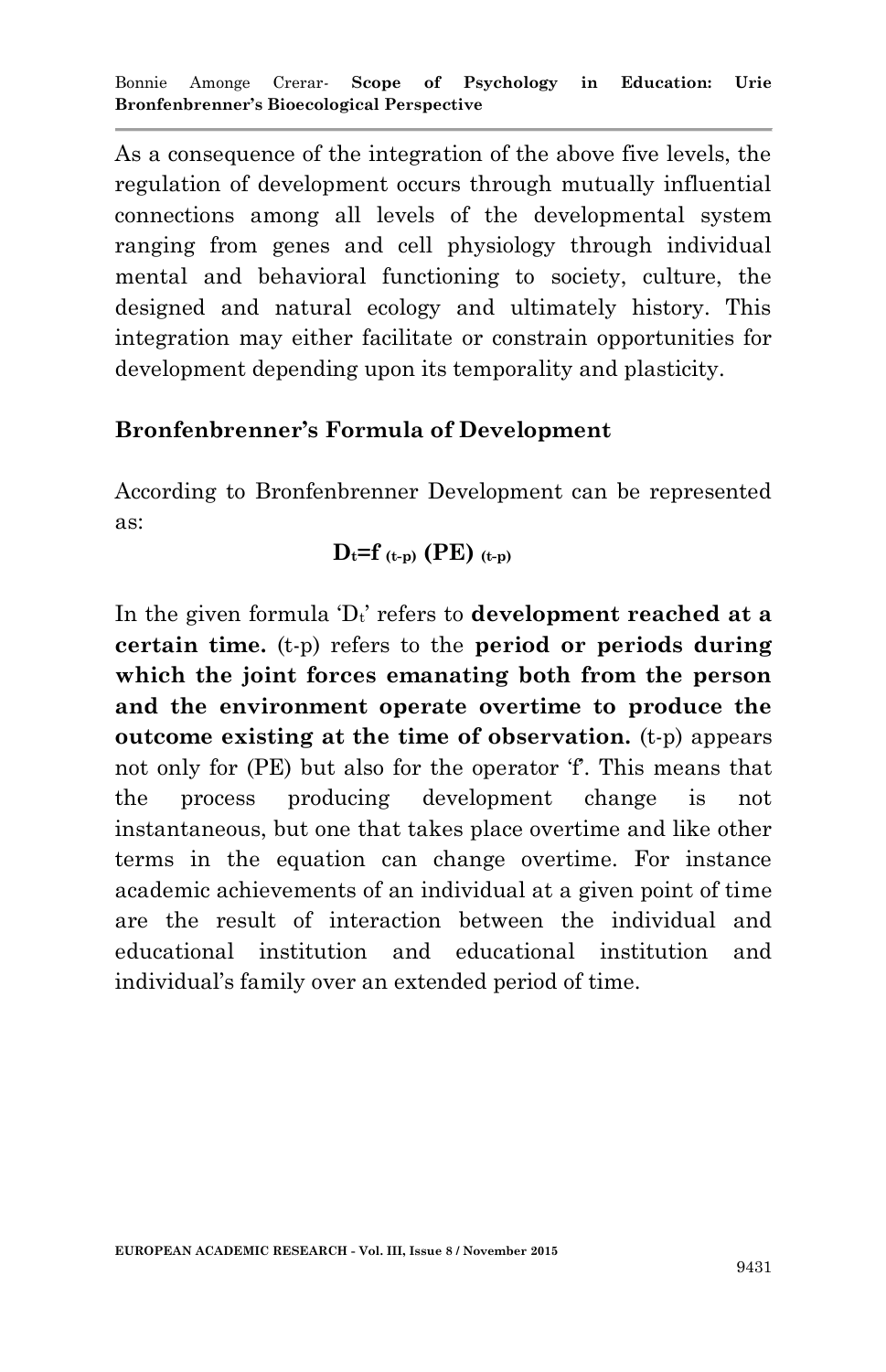Bonnie Amonge Crerar*-* **Scope of Psychology in Education: Urie Bronfenbrenner's Bioecological Perspective**



Bronfenbrenner"s ecological model of the environment as a series of nested structures. The microsystem refers to relations between the child and the immediate environment, the mesosystem to connections among the child"s immediate settings, the exosystem to social settings that affect but do not contain the child, and the macrosystem to the overarching ideology of the culture. (Google image p.1.)

#### **Principles of the Bioecological Theory of Development**

Urie Bronfenbrenner stated six principles of the Bioecological Theory of Development:

- The child is at the centre of the model.
- The model acknowledges that a child affects as well as is affected by the settings in which it spends time.
- The most important setting for a young child is the family, because that is where it spends most time and because it has the most emotional influence on it. Other important settings include the child"s extended family, early care centers, education programmes, health care settings, neighborhood, libraries, playground etc.
- A child"s development is determined by what it experiences in these settings it spends time in. Is someone showing the child appropriate ways to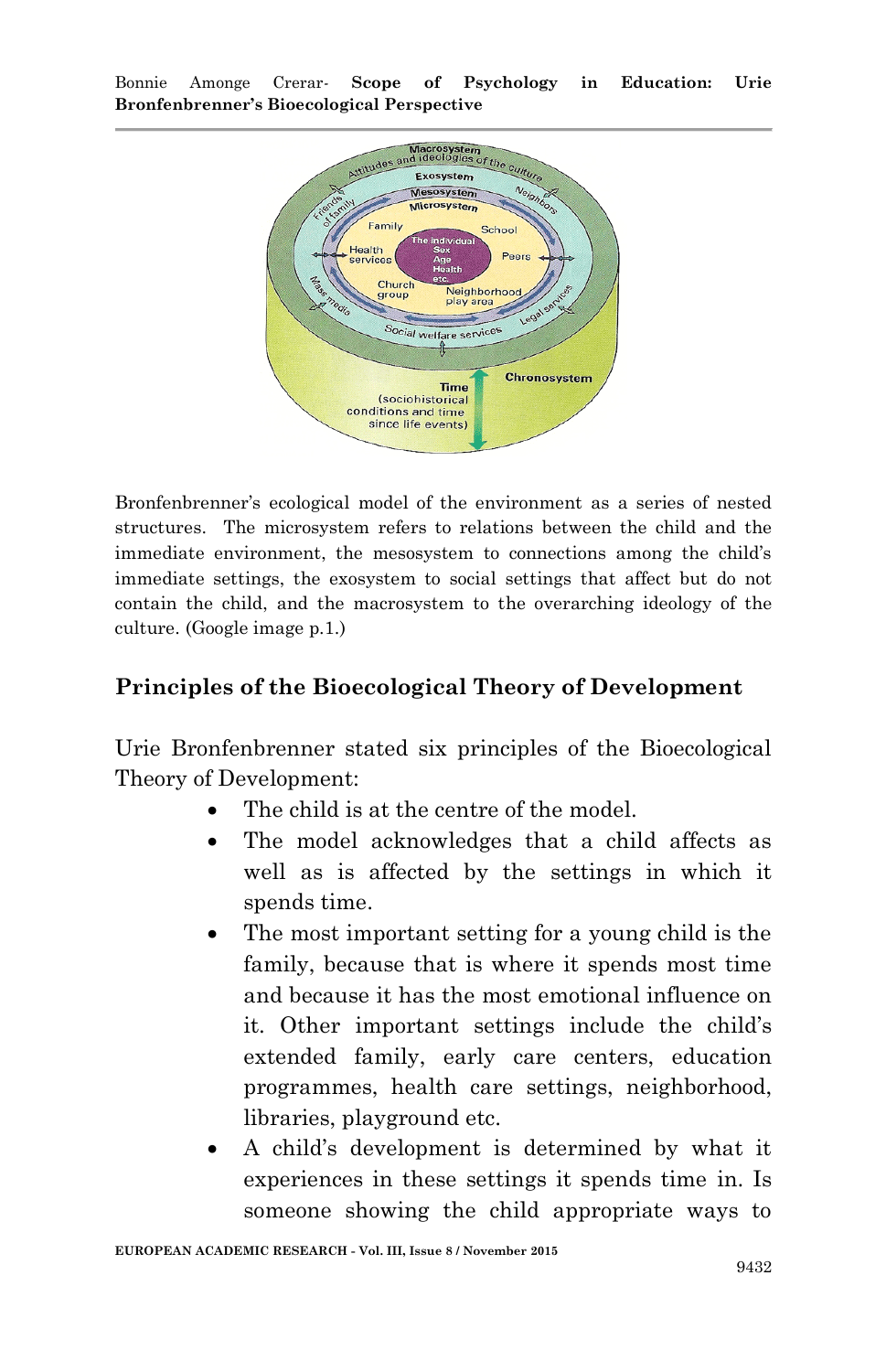behave? Is someone talking and reading with the child? Is someone providing materials for the child to play with?

- The number and quality of connections between the settings in which the young child spends time (for example, family and preschool) also have important implications for his/her development. For example, Do his parents and teachers communicate with one another? Do they have similar expectations of him?
- Other environments where the child doesn"t spend time can also affect the power of proximal processes to influence development. These can include both more immediate factors (example, the parent"s workplace or community mandates) and more remote ones (example, flaws).

# **Five Propositions Describing the Processes for Positive Development**

Urie Bronfenbrenner laid out five propositions that describe the processes that foster development of human competence and character. At the core of these principles is the child"s emotional, physical, intellectual and social need for ongoing, mutual interaction with a caring adult-and preferably with many adults. When asked about the application of these principles he stated,

*"I am sometimes asked up to what age do these principles apply. The answer is debatable, but I would say anytime up to the age of, say, 99."*

 **Proposition 1** In order to develop- intellectually, emotionally, socially and morally- a child requires participation in progressively more complex reciprocal activity, on a regular basis over an extended period in the child"s life, with one or more persons with whom the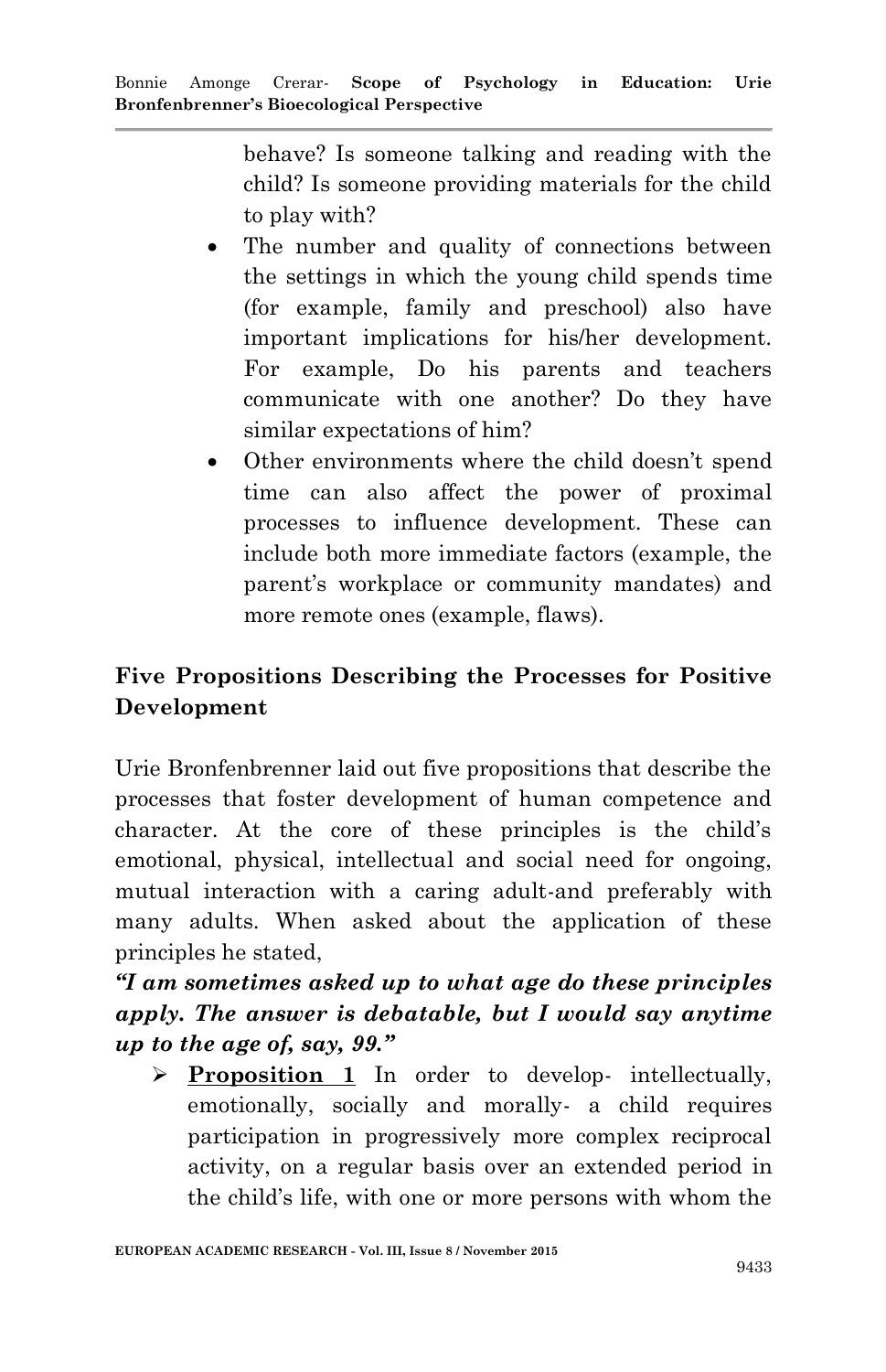child develops a strong, mutual, irrational, emotional attachment and who is committed to the child"s wellbeing and development, preferably for life.

- **Proposition 2** The establishment of patterns of progressive interpersonal interaction under conditions of strong mutual attachment enhances the young child"s responsiveness to other features of the immediate physical, social and in due course, symbolic environment that invite exploration, manipulation, elaboration and imagination. Such activities, in turn, also accelerate the child" psychological growth.
- **Proposition 3** The establishment and maintenance of patterns of progressively more complex interaction and emotional attachment between caregiver and child depend in substantial degree on the availability and involvement of another adult, a *third party* who assists, encourages, spells off, gives status to, and expresses admiration and affection for the person caring for and engaging in joint activity with the child.
- **Proposition 4** The effective functioning of child-rearing processes in the family and other child settings requires establishing ongoing patterns of exchange of information, two-way communication, mutual accommodation and mutual trust between the principal settings in which children and their parents live their lives. These settings are the home, child-care programs, the school and the parents' place of work.
- **Proposition 5** The effective functioning of child-rearing processes in the family and other child settings requires public policies and practices that provide place, time, stability, status, recognition, belief systems, customs and actions in support of child-rearing activities not only on the part of parents, caregivers, teachers and other professional personnel, but also relatives, friends, neighbors, co-workers, communities, and the major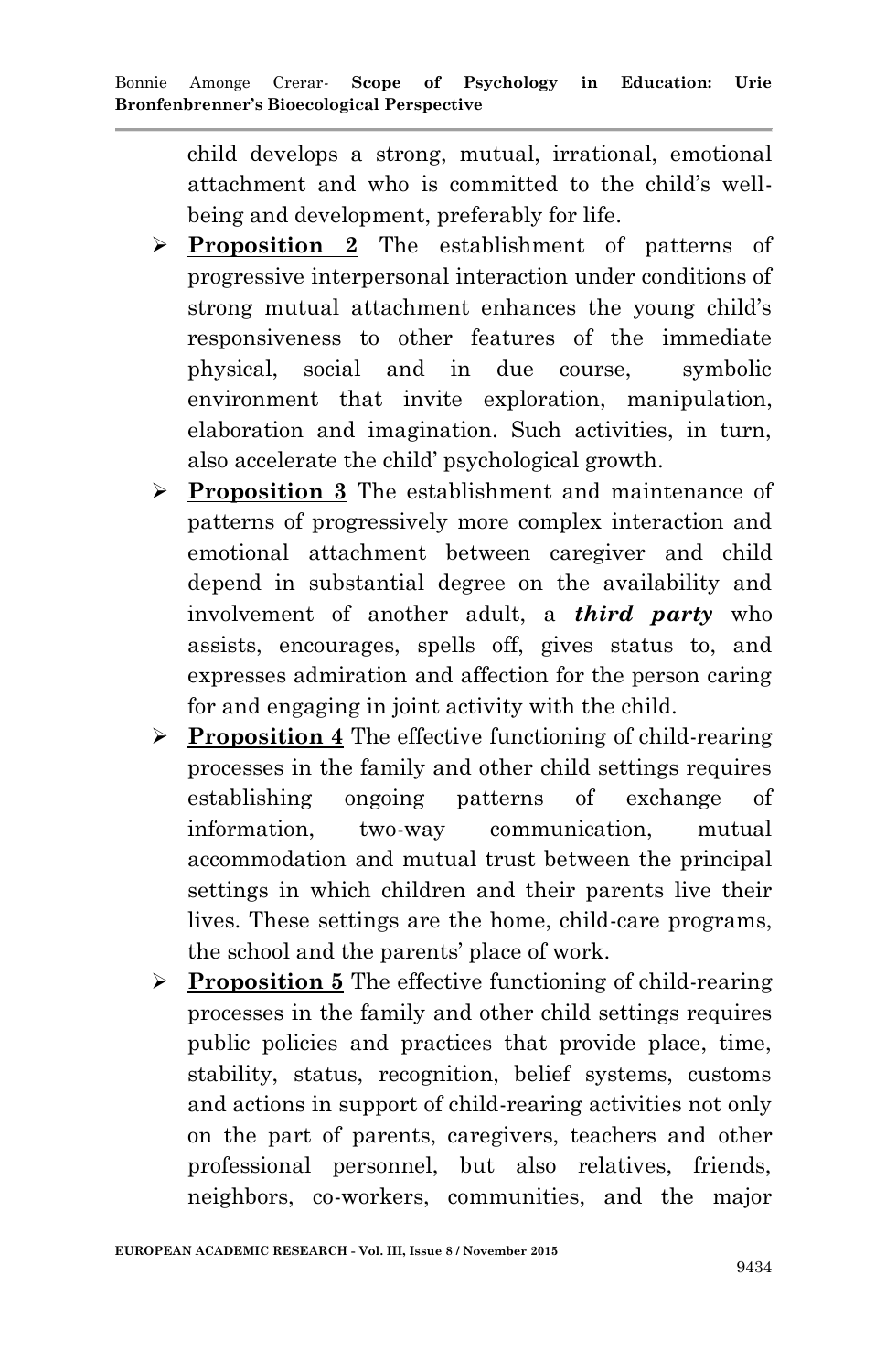economic, social and political institutions of the entire society.

## **Practical Application from Educational Point of View**

- Teachers should have knowledge of psychology of individual differences.
- There should be a close connection between educational institutions and families, which should be built through formal and informal outreach.
- Teachers have to take account of the child"s background in terms of- family"s socio-economic status, culture, community, as well as personal qualities, interest etc and extend help in accordance. For this teachers will have to examine the micro and macro dimensions of the pupils.
- The teaching learning process should be experiential and interactive.
- Developmentally appropriate educational plans.
- Encourage socialization among children.
- Keep class size small to help teacher pupil interaction.
- Provide experience pertaining to the physical, emotional, social and cognitive domains. As all the domains are highly related and builds on each other, lack of experience in any one domain might lead to future problems.
- Since the child is also responsible for its own development, parents and teachers will have to take account of the child"s interest, attitude, temperament etc. in choosing a course of learning.
- While conducting research the child should be considered in its wholeness of self and ecological systems.
- Experiences within educational institutions will have to be made pleasant as far as possible.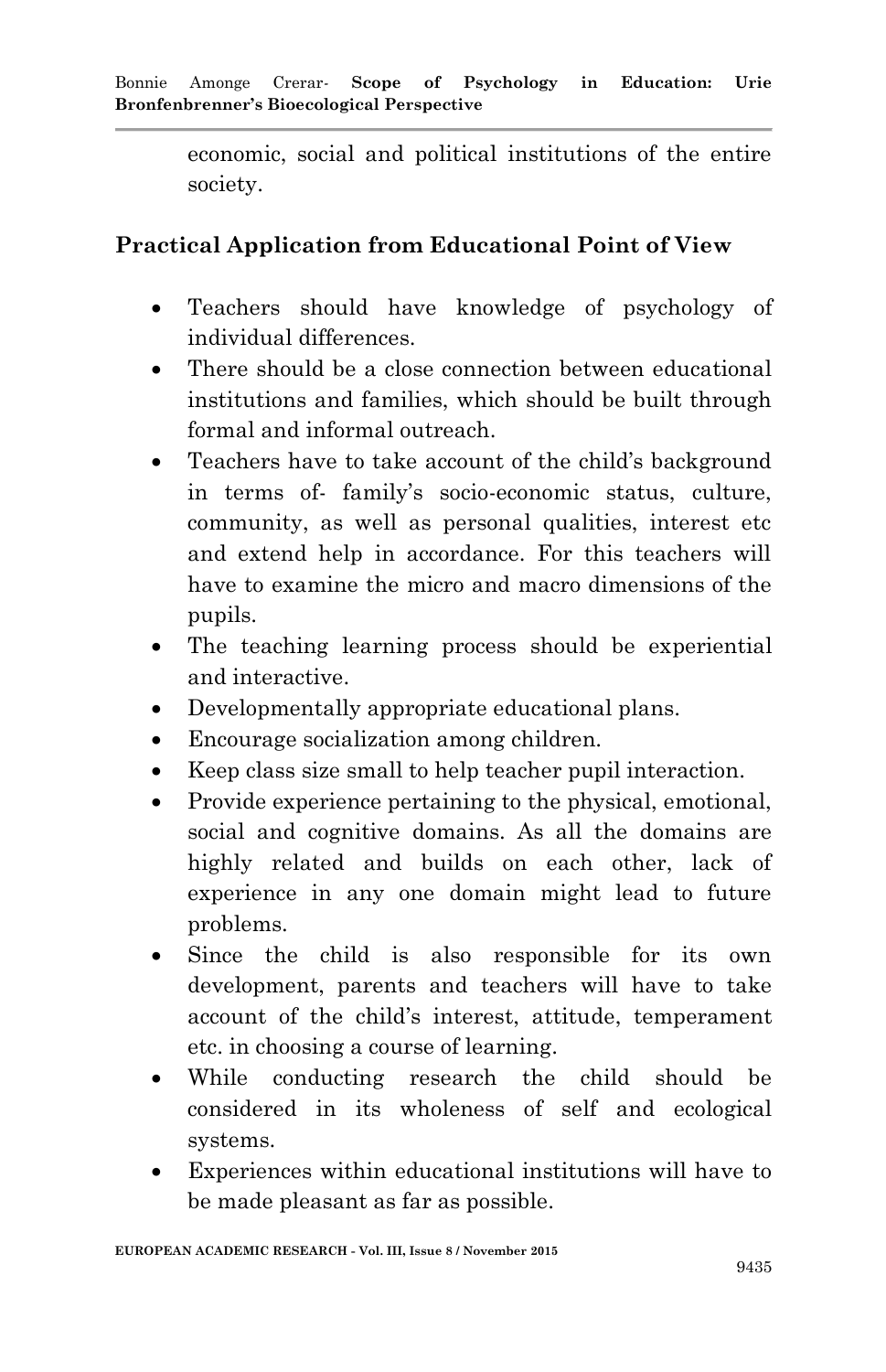- Educational institutions should try to bring the family and community close to each other, so that community resources can be used for children"s betterment, especially in case of those belonging to poor families.
- In today's world where relationships are breaking down, it is necessary for schools and teachers to provide support for stable, long term relationships between children and parents, mentors/teachers. School and teachers should work to support the primary relationship and to create an environment that welcomes and nurtures families.
- Teachers, students and principles should work in cohesion to improve the teaching learning process of the school.
- Since presently much emphasis is given on online and distance education, this theory can help researchers to study its impact on a child"s development.
- Educational policies should not be simply enforced from top but it should be formed in collaboration with representatives from the grass root level.

# **Critical Evaluation**

As mentioned in the beginning, Bronfenbrenner's Bioecological Theory of Development was in itself in a continual state of evolution. True to this own verdict on influence, a number of influences are discernible in his theory- Kurt Lewin"s Field Theory, Lev Vygotsky's Socio cultural theory, Roger Barker's and Wright's Environmental Psychology, Bowlby's Attachment Theory, Piage's Theory of Cognitive Development, Bandura's Social Learning Theory, Carl Rogers theory of Experiential Learning. Imperfection is nothing but natural, as such the Bioecological Theory too has its merits and demerits, which are discussed as follows: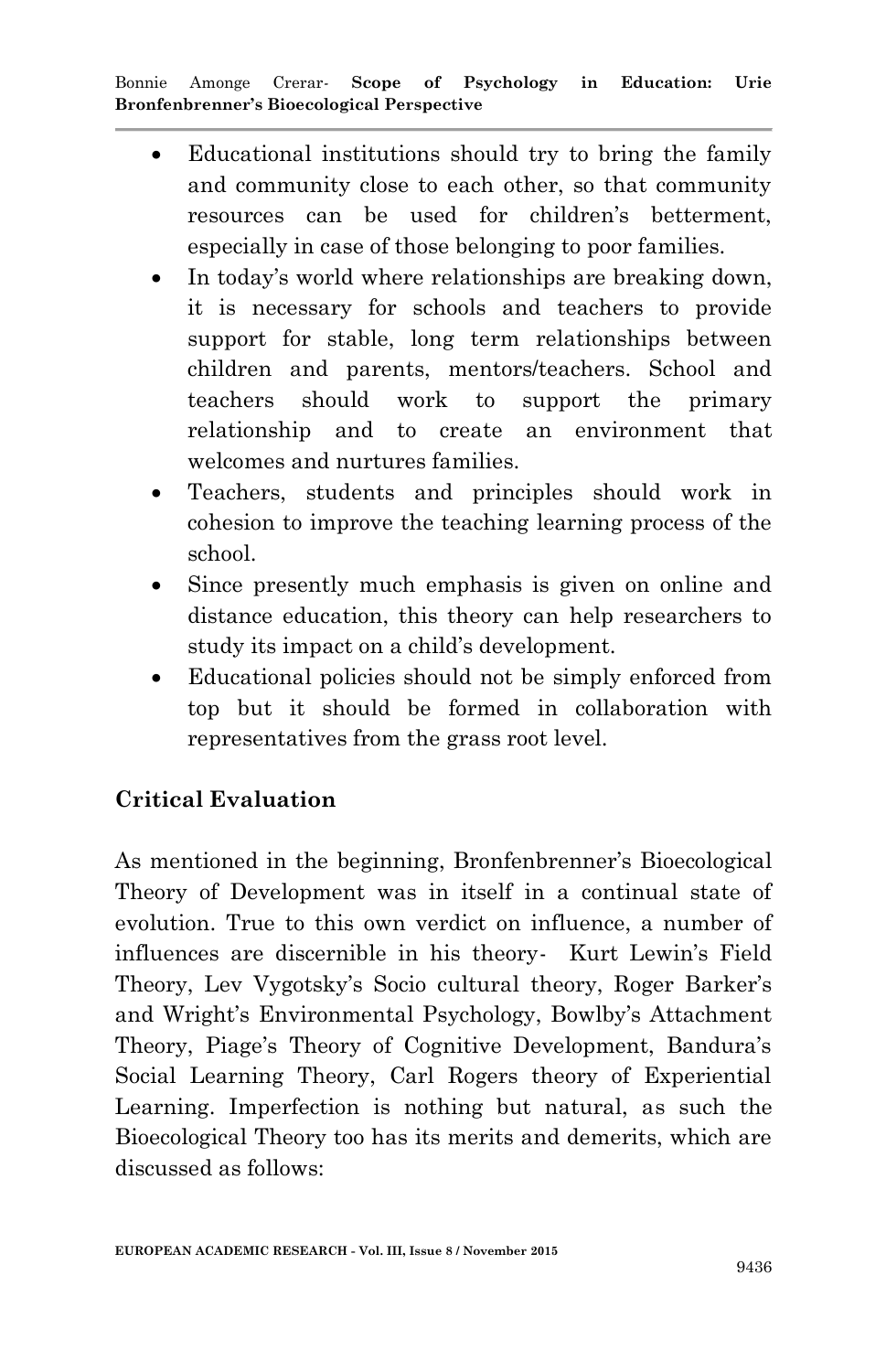#### **Merits**

- $\triangleright$  The theory considers the child in its wholenessbiopsychosocial.
- $\triangleright$  Studied the child in context of the various ecological systems as well.
- $\triangleright$  Emphasized the need of studying/observing the child in natural settings.
- Drew attention to connections between environmental settings and bidirectional influences between ecological settings.
- > Took into consideration the sociohistorical influences (both past and present) on development (both individual and environment).
- $\triangleright$  Suggest ways to optimize development.

# **Demerits**

- $\triangleright$  The theory overlooks step by step developmental changes.
- > The theory does not specifically mention the biological contributors.
- $\triangleright$  Lack of focus on normative development.
- The theory appears to be more a framework for conducting research on child development rather than a developmental theory.
- > Too much of emphasis on ecological systems.
- $\triangleright$  The theory speaks nothing in detail about the cognitive processes.

# **Conclusion**

Bronfenbrenner"s Bioecological Theory of Development provides insight not only on the external factors but also on the internal factors that play a role in the development of individuals. He considers not only layers of ecology but also the various systems- social, cultural, economic and political- within the ecology and its impact on human development. In spite of the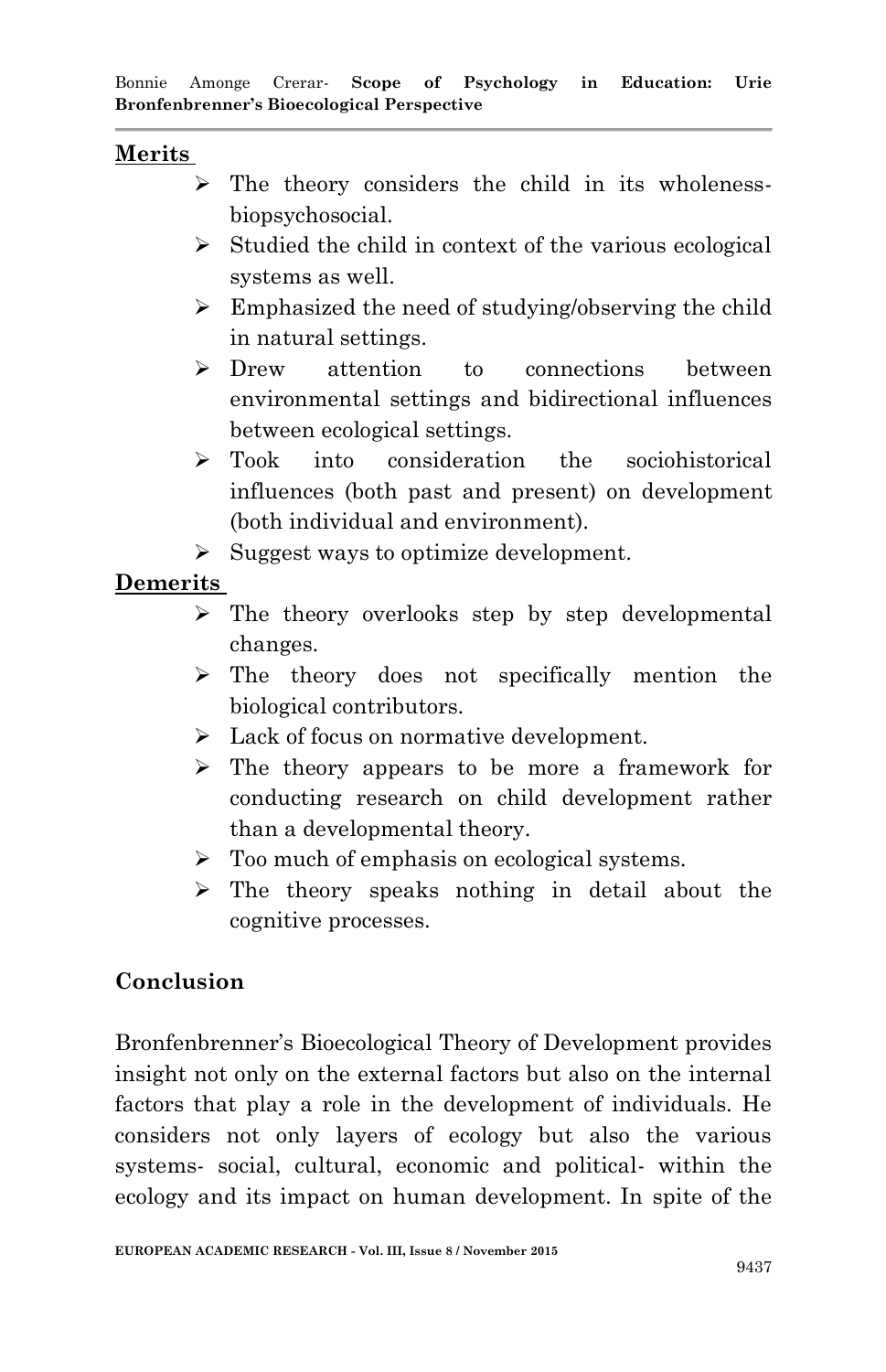various ecological systems discussed, Bronfenbrenner puts much emphasis on the immediate microsystem (family) of the child. According to him, if the relationships in the immediate microsystem break down, the child will have no tools to explore the other parts of the environment. Children looking for the affirmations that should be present in the childparent/child/other important adults- relationship look for attention in inappropriate places. These deficiencies will show itself gradually as the child makes ecological transitions in the form of anti-social behavior, lack of self discipline and selfdirection. He stressed the need for various intervention programmes at the macro level as it is sure to have an impact at the micro level.

Children and youth need to be provided with opportunities to develop their capacities to the fullest, then only they will grow into responsible adults capable of bringing about future positive development and change in the society, otherwise the society will become disorganized and eventually meet its end.

The theory also stresses the need of behaving well with children and with each other as it tends to have a lasting impact on their future relationships and adjustment. The theory is a call to all individuals, parents, teachers, community and society at large to work together towards building a nation of success, good health, love and respect.

Though the theory centers round child development, yet it can be used to study the individual development at any stage of life in context.

## **REFERENCES**

- **A.** [http://www.googlebooks.com](http://www.googlebooks.com/)
	- 1. Bronfenbrenner, Urie. *The Ecology of Human Development: Experiments by Nature and*

**EUROPEAN ACADEMIC RESEARCH - Vol. III, Issue 8 / November 2015**